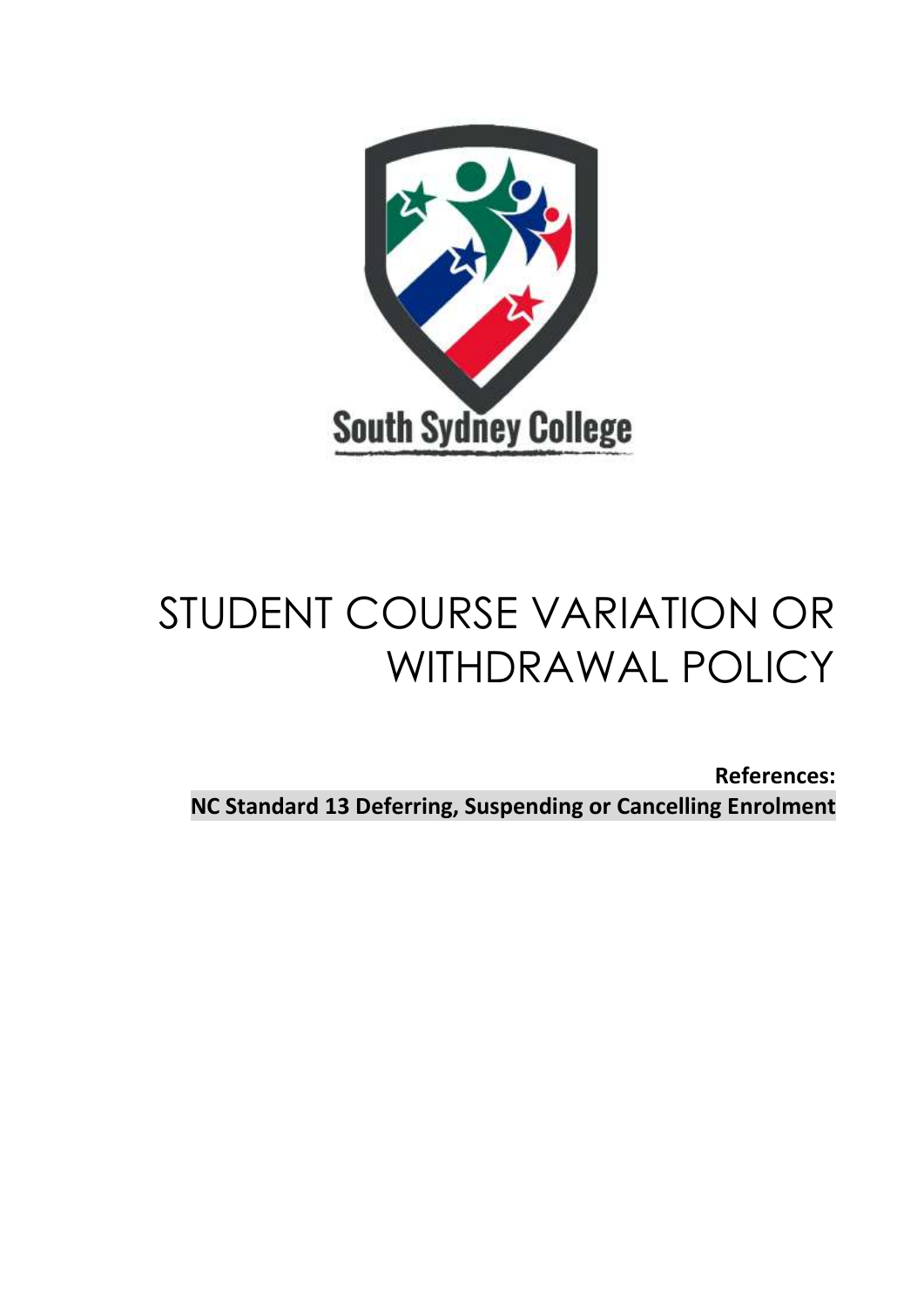

# VERSION HISTORY

| <b>Policy Owner:</b>        |                  |                                                                      |                                                         | Principal                |  |         |
|-----------------------------|------------------|----------------------------------------------------------------------|---------------------------------------------------------|--------------------------|--|---------|
| <b>Document Management:</b> |                  |                                                                      |                                                         | Principal                |  |         |
| File:                       |                  |                                                                      | POL SS12 Student Course Variation Withdrawl Policy v2.1 |                          |  |         |
| Last Updated on:            |                  |                                                                      | 09/2018                                                 | <b>Next Review Date:</b> |  | 09/2019 |
| <b>Changes history</b>      |                  |                                                                      |                                                         |                          |  |         |
| <b>Number</b>               | Dates            |                                                                      | Changes summary                                         |                          |  |         |
|                             |                  |                                                                      |                                                         |                          |  |         |
|                             |                  |                                                                      |                                                         |                          |  |         |
| V2.1                        | September        | Quality assurance check across documents with reference to ASQA fact |                                                         |                          |  |         |
|                             | 2018             | sheets and ESOS Act changes & Explanatory guide,                     |                                                         |                          |  |         |
|                             |                  | Review and update as per internal audit report.                      |                                                         |                          |  |         |
|                             |                  |                                                                      |                                                         |                          |  |         |
| V2.0                        | September        | Quality assurance check across documents                             |                                                         |                          |  |         |
|                             | 2016             |                                                                      |                                                         |                          |  |         |
| v1.0                        | <b>July 2016</b> |                                                                      | New standards for RTO's 2015                            |                          |  |         |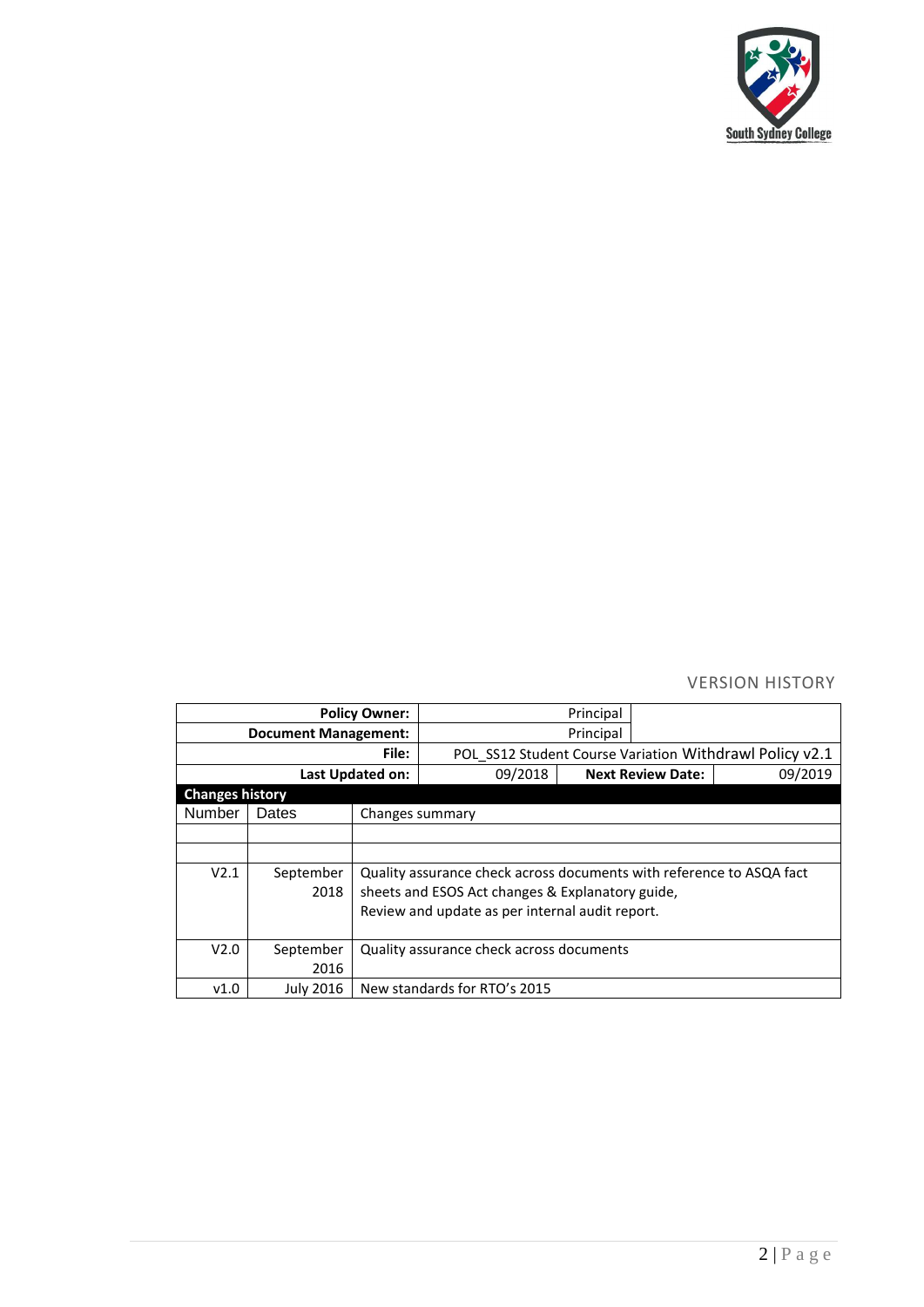

# DEFERRING, SUSPENDING, WITHDRAWAL

# PURPOSE

South Sydney College's (SSC) course variation or withdrawal policy includes guidelines for Deferral, Leave of Absence, Change in Course, Change in Schedule, Withdrawal requests, Release requests, Change in Start Date and inactive students.

Students may, through formal agreement with their registered provider, be given permission to defer commencement, take a leave of absence or temporarily suspend their studies during the course. Such absences, however, may affect the student's visa status.

This policy also describes the limited circumstances in which students have the right to appeal the decision if deferral, suspension or cancellation of enrolment is initiated by SSC.

The registered provider may also seek to cancel the student's enrolment in certain circumstances.

## References

NC Standard 13 Deferring, suspending or cancelling the student's enrolment

# Implementation

The **CEO** is ultimately responsible for the compliance with the ESOS Act and visa conditions

The Principal will train staff and monitor systems to implement this policy and procedure through the student Services Manager.

The **Student Services Manager** is responsible for day to day course and student administration and counselling for students. The Manager will extract reports and meet with the Principal in relation to student study loads and requests for variations.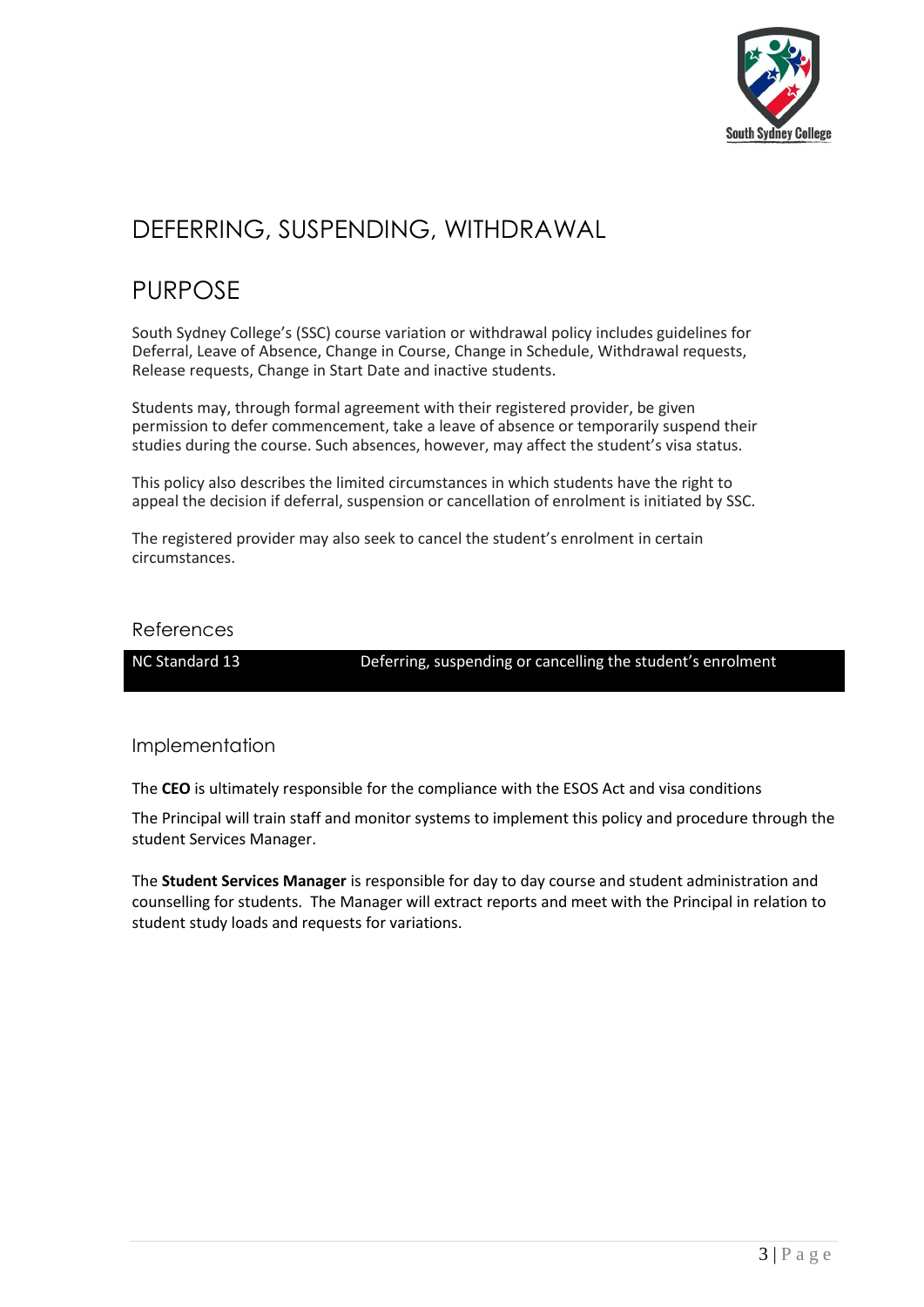

# PROCESS

#### **1. Course Variation Initiated by SSC**

#### 1.1 **Defer Commencement Date:**

SSC may defer the commencement of a course when it is not offered.

#### **1.2 Suspension of Enrolment:**

SSC may suspend a student's enrolment in the following circumstances; Student misconduct:

- i If the student gave false and misleading information upon application, the enrolment may be suspended while SSC considers the consequences.
- ii Serious misconduct as outlined in the International Student Handbook

#### 1.3 **Cancellation of Enrolment:**

- SSC may cancel student's enrolment in the following circumstances;
- i Non-payment of outstanding fees
- ii Inconsistent course progress (e.g. continuous absence from scheduled course hours, consistent unsatisfactory course progress)
- iii Serious misconduct as outlined in the International Student Handbook
- iv If a student is found to have provided false or misleading information, or documentation
- v New students who at the end of week 2 from COE commencement date have not completed orientation and enrolment, and have not received approval for a change in course or commencement date
- vi Continuing students who at the end of week 3 after 15 consecutive days absence in the compulsory study period (term) have not re-enrolled and recommenced the term and have not notified the College of a change in study plan.
- vii Student must meet the requirements of the College. Breach of any of the College's rules or behaviour is deemed unacceptable by the College, Student enrolment may be deferred/temporarily suspend/cancelled and student may not be entitled to any refund of the tuition fees or other charges paid to the College under the Contract.

#### 1.4 **Guidelines:**

In cases where a student's enrolment has been suspended, deferred or cancelled by SSC except in 1.3(v) and (vi) listed above, the student will be notified and given 20 working days to access SSC's internal complaints and appeals process.

SSC will notify the relevant department via PRISMS (Provider Registration and International Student Management System) only after all internal appeal processes then external appeals processes if activated by the student have been exhausted and the outcome is not in favour of the student.

#### **2. Course Variation Requested By Student**

#### **2.1 Change in Schedule:**

The student must complete SSC Change in Course/Start Date Request Form.

A student can request a change in schedule; however, it is subject to approval by the Principal.

Timetable/schedules cannot be changed in the middle of the unit. Students are discouraged from making Change in Schedule requests to accommodate work requirements – but they shall be approved where possible.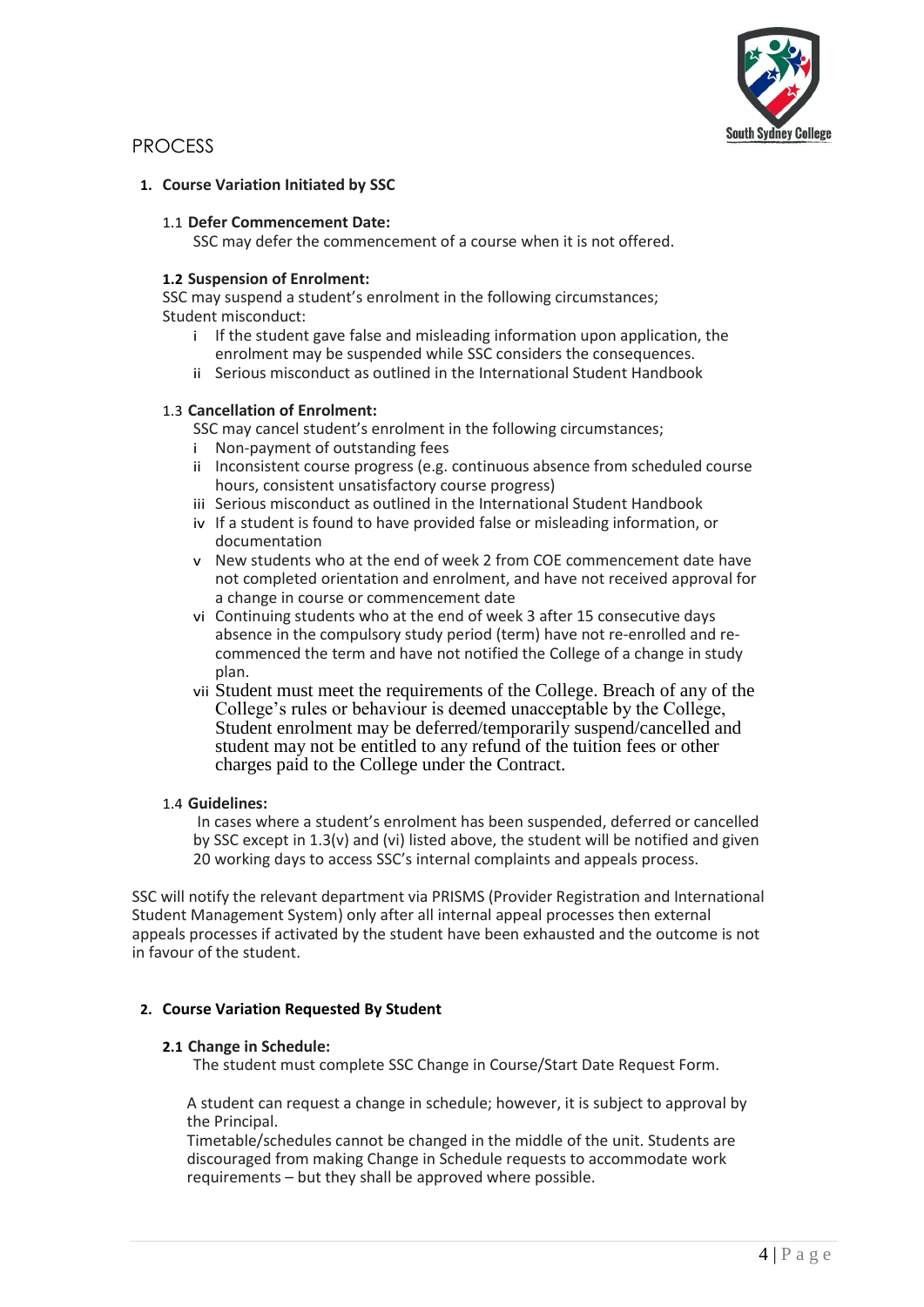

#### **2.2 Change in Start Date:**

The student must complete the SSC\_Change in Course/Start Date Request Form.

Students, both onshore as well as offshore will be required to submit substantial proof for change in start date.

Once the approval has been granted, the start date change will be processed in the RTO Manager System and a new Offer Letter provided. Once the student accepts the new offer by submitting the signed contract the update will be made on PRISMS.

If the student wishes to start at a later date owing to medical reasons or if a visa has not been granted he/she will not be charged any administration fees.

#### 2.3 **Change in Course:**

The student must complete the SSC\_Request for Course variation, change form. The change in Course is subject to approval by the Principal A student wishing to change course can do so provided accounts/fees are paid in full for the previous course and they satisfy the entry requirements for the new course.

The student must pay at least one term towards the new course.

Once the approval has been granted, the course change will be processed in the RTO Manager System and a new Offer Letter provided. Once the student accepts the new offer by submitting the signed contract the update will be made on PRISMS.

#### **2.4 Current student – Temporary Suspension, Deferral or Leave:**

The student must complete the SSC\_Request for Course variation, change form that includes deferral and submit substantial proof for a request for leave of absence.

Request needs to be made a minimum of 14 days before the leave start date. A shorter notice will be considered only in the event of compassionate or compelling reasons.

Leave of absence is subject to approval by the Principal. Leave of absence will be treated as deferral if the course end is going to be affected owing to the absence - 4 weeks or more of absence (not including school holidays).

Leave of absence will be treated as leave if the course end is not going to be affected – less than 4 weeks of absence not including school holidays.

If treated as deferral - CoE (Confirmation of Enrolment) through PRISMS will be changed and recorded on the RTO Manager System. If treated as leave it will be recorded on the Student Management System only.

#### **2.5 Withdrawal from the course/Change in provider**

Students can complete and submit SSC\_Request for course withdrawal, cancellation-Form, withdrawal to withdraw from their course of study. The supporting documents, for example a doctor's certificate, should be provided with the request.